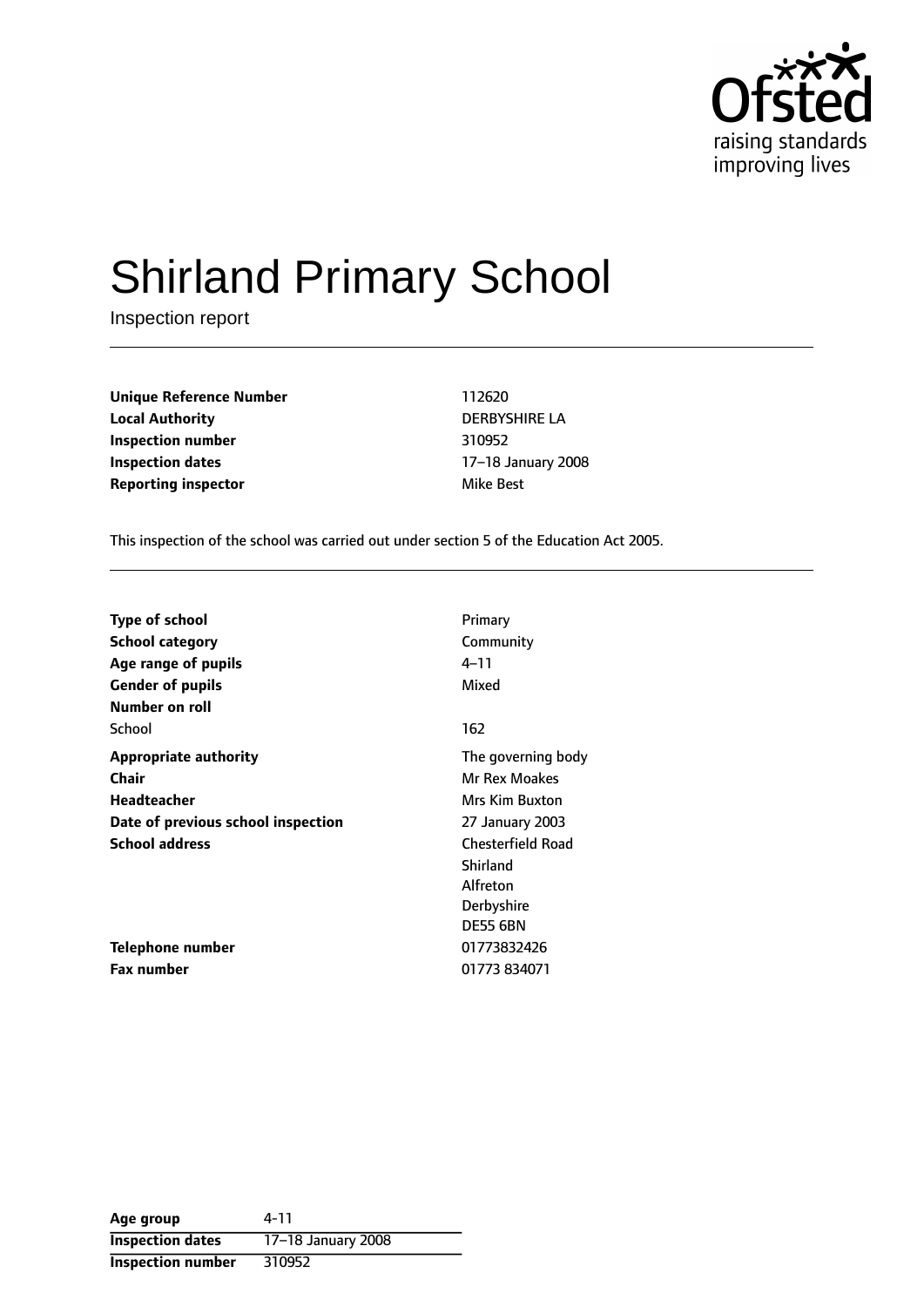.

© Crown copyright 2008

#### Website: www.ofsted.gov.uk

This document may be reproduced in whole or in part for non-commercial educational purposes, provided that the information quoted is reproduced without adaptation and the source and date of publication are stated.

Further copies of this report are obtainable from the school. Under the Education Act 2005, the school must provide a copy of this report free of charge to certain categories of people. A charge not exceeding the full cost of reproduction may be made for any other copies supplied.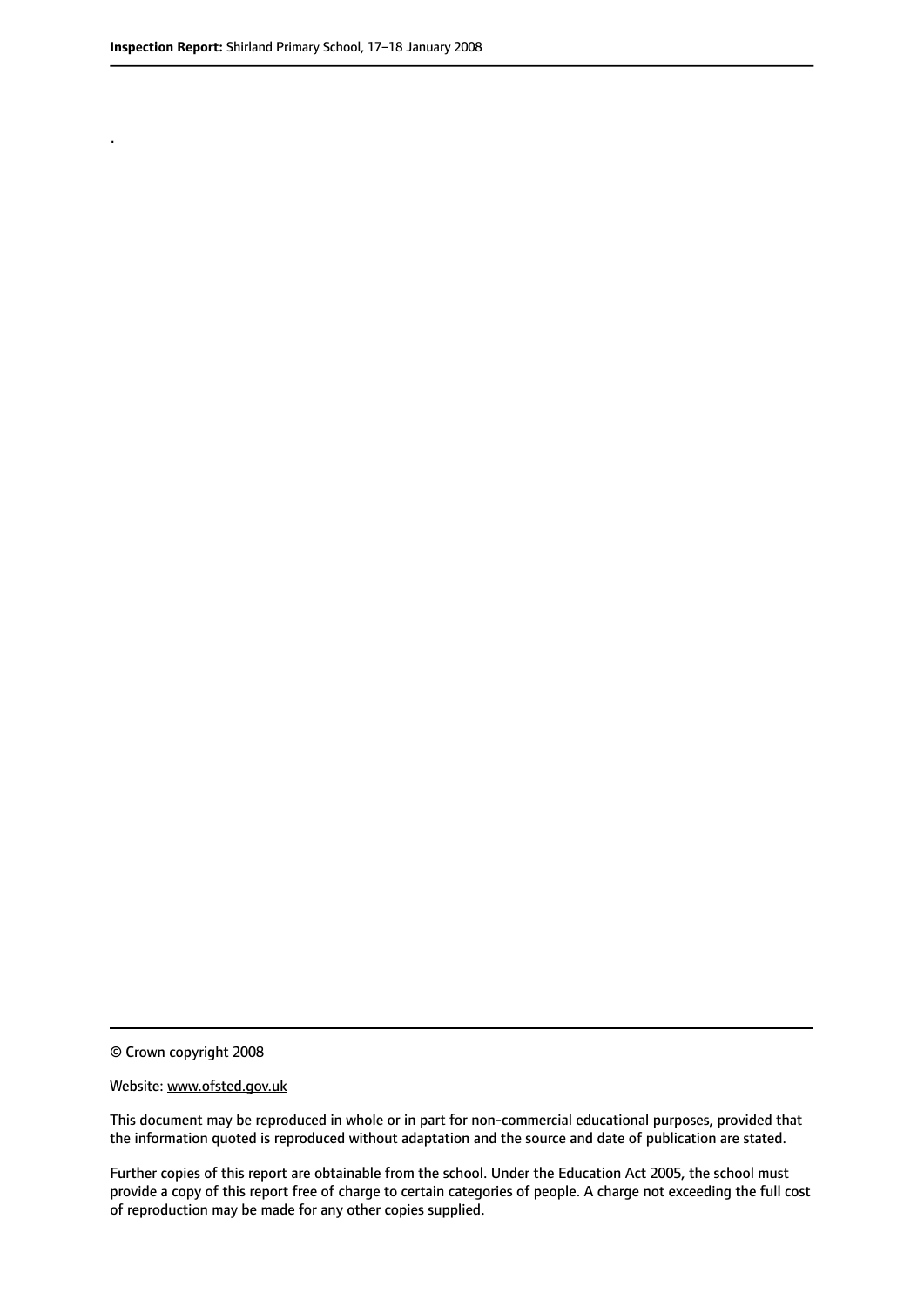# **Introduction**

The inspection was carried out by two Additional Inspectors.

## **Description of the school**

The school is smaller than the average primary school. It serves a mixture of privately owned and rented homes in this former mining area. Pupils in the Foundation Stage and Key Stage 1 are accommodated in a more modern building about a mile away from the main school, which houses Key Stage 2 pupils. When they start in the Foundation Stage, children's skills and experiences are broadly average. Pupils from the nearby infant school transfer to Key Stage 2 and overall standards for the combined year group at the start of Year 3 are broadly average.

The proportion of pupils with learning difficulties and/or disabilities is below average in Key Stage 1 and broadly average in Key Stage 2. The proportion of pupils eligible for free school meals is above average overall.

The school has experienced considerable turbulence in staffing since the last inspection, including the appointment of a new headteacher and creation of a new senior management team. At present, two members of staff are working at the school on a temporary basis. The local authority is seeking a single site for a new school to replace the existing accommodation.

#### **Key for inspection grades**

| Grade 1 | Outstanding  |
|---------|--------------|
| Grade 2 | Good         |
| Grade 3 | Satisfactory |
| Grade 4 | Inadequate   |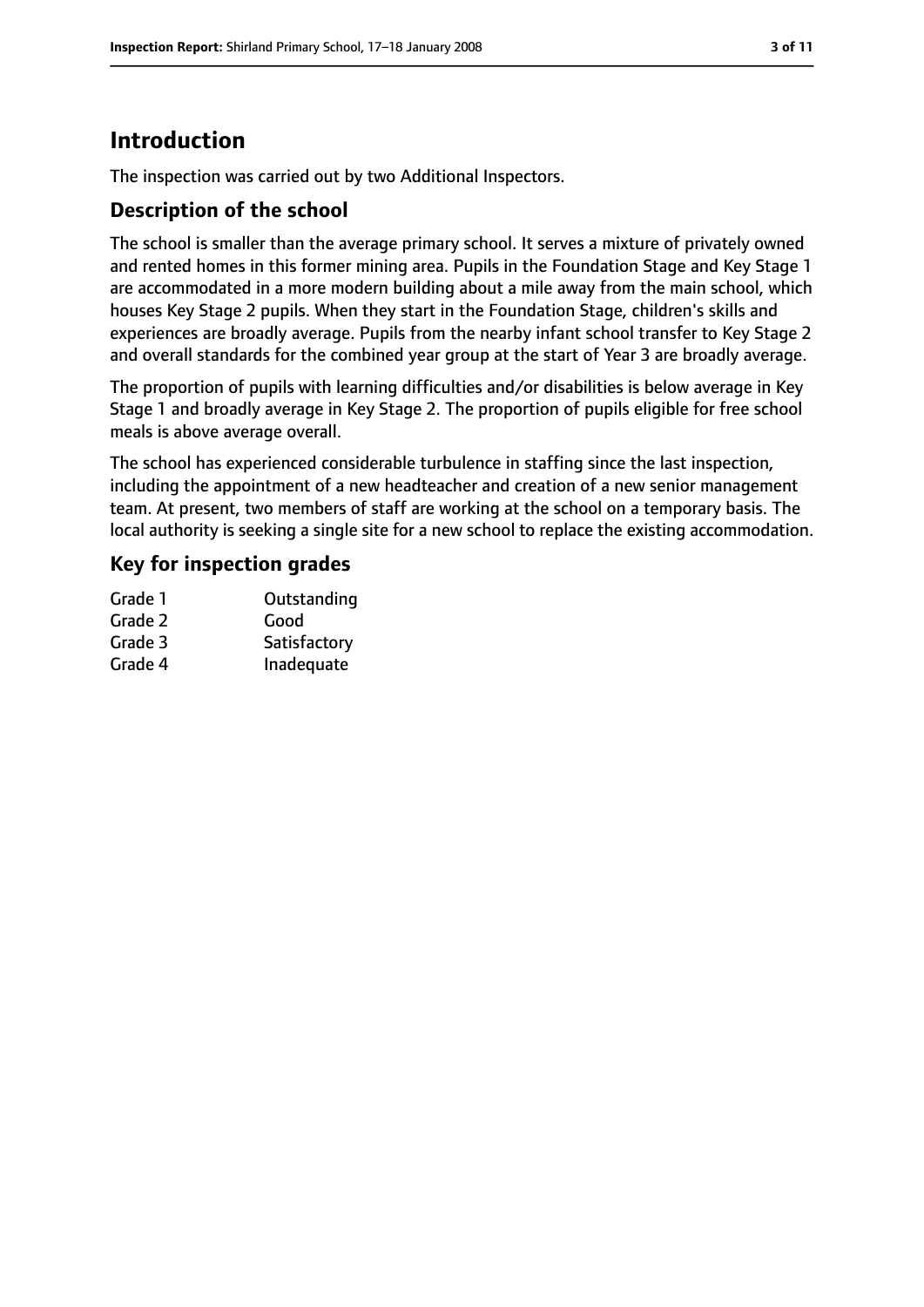# **Overall effectiveness of the school**

#### **Grade: 3**

The overall effectiveness of the school is satisfactory and this reflects the school's evaluation. The school provides a good standard of pastoral care for pupils, in particular for those who find it difficult to get on with others and concentrate on their work. Most pupils enjoy school and understand how to stay safe. Their attendance is above average. Behaviour in lessons and around the school is calm and orderly. Pupils enjoy regular exercise but many are not convinced about the benefits of healthy eating. They develop a good understanding of being members of a community.

Children in the Foundation Stage make satisfactory progress. Pupils make good progress in Key Stage 1 and achieve well at the end of Year 2, with standards consistently above average or exceptionally high, particularly in writing. This reflects teachers' high expectations and pupils' enthusiasm for learning. In recent years, many pupils have made less than expected progress as they moved through Key Stage 2. During this time, teachers' expectations were not high enough and the targets set for pupils at the end of Year 6 lacked challenge. These issues were not identified quickly enough, because the school's systems for tracking pupils' standards and progress were ineffective. In response, the headteacher put in place a new tracking system and adopted more challenging targets, based on pupils' Key Stage 1 results. Older pupils' progress accelerated significantly during the last school year but there was not enough time for those in Year 6 to make up all the lost ground before the tests in summer 2007. These pupils' below average results, especially in mathematics and science, reflected their inadequate achievement from when they started in Year 3. Older pupils in Key Stage 2 are now making good progress and recent assessments indicate that standards in Year 6 are broadly average. This is because teaching is successfully meeting their differing needs and they are keen to learn. However, both teaching and progress are satisfactory overall because this improvement is not yet consistent throughout Key Stage 2. Teachers' planning lacks consistency, especially in using information about what pupils know and can do, to set and help them meet challenging targets. Consequently, pupils' learning does not develop systematically enough. Furthermore, when marking pupils' work, teachers' comments do not always guide pupils sufficiently as to how they can improve.

Leadership and management are satisfactory. The headteacher has a clear vision for the school's development. Initiatives aimed at raising achievement and on improving behaviour, particularly in Key Stage 2, are paying off. The recently strengthened senior management team has a good grasp of the issues facing the school. Consequently, targets for the future are now suitably challenging, even though the school's arrangements for rigorously monitoring and evaluating its work, and taking action are not yet fully embedded. Governors are supportive of the school but their quest for a new school has preoccupied them. Excessive surplus funds have built up in anticipation of this new building but the school has only recently employed additional staff to support pupils. This is not an efficient use of the school's budget and so value for money is currently inadequate. Nevertheless, much is new and parents voice their support for recent improvements.

The impact of these initiatives on pupils' progress at Key Stage 2 and the maintenance of good practice in Key Stage 1 indicate that the school has a satisfactory capacity to improve further.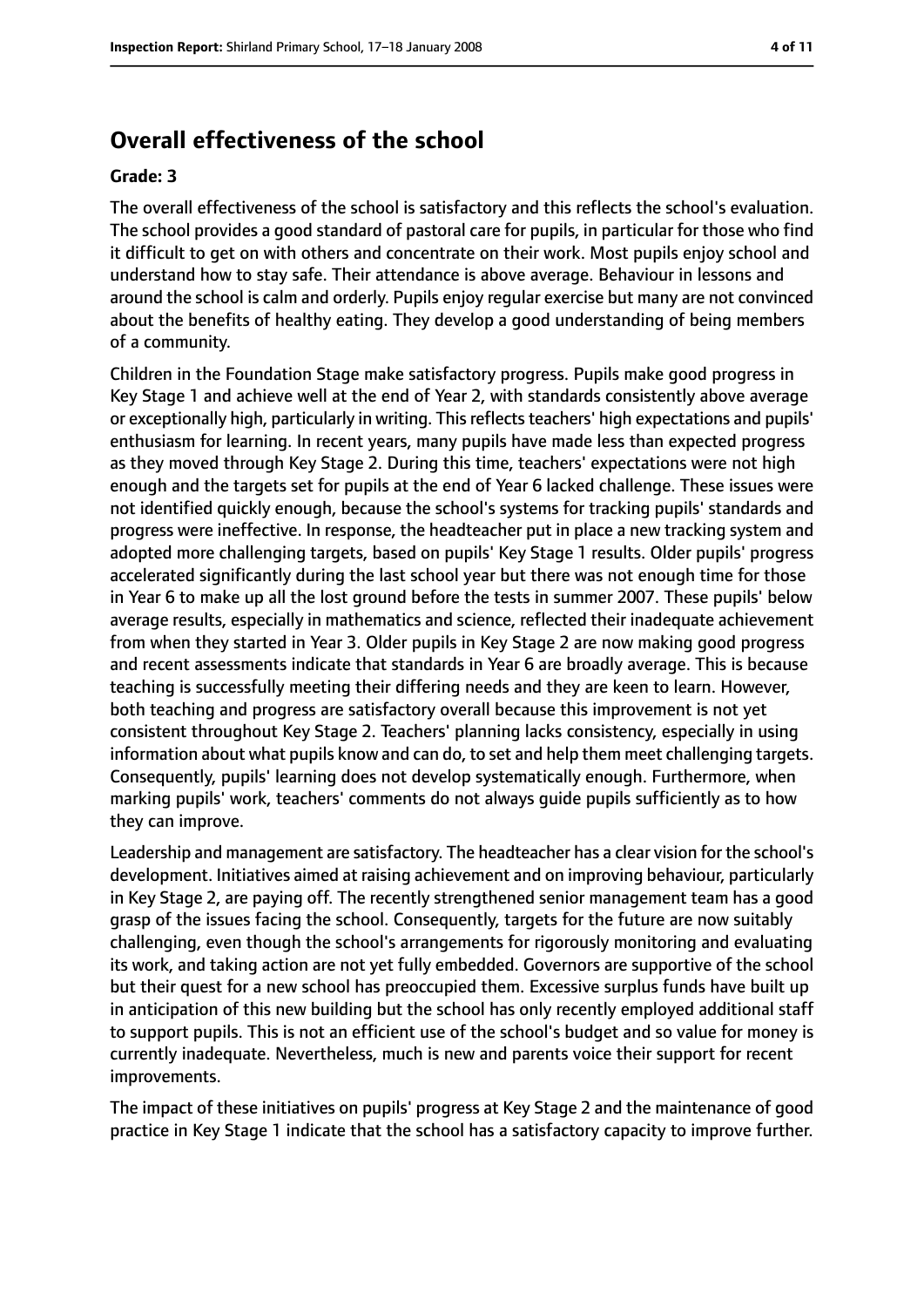# **Effectiveness of the Foundation Stage**

#### **Grade: 3**

Children settle quickly into routines and most reach the expected goals by the time they move to Year 1. The quality of teaching and learning are satisfactory. Planning does not always provide a sharp enough challenge for all children and the pace of some activities is not fast enough. The curriculum includes a reasonable balance of play-based activities, including the use of the outdoor area. Children get on well with each other and comply promptly to instructions. When working independently on models made from recyclable materials, they demonstrate enthusiasm and imagination. Children make choices about the materials and select different ways of joining them. They use language well to talk about the size and shape of their models, and handle tools and equipment carefully. Staff care well for the children and provide good support for those who need extra help. The leadership and management of the Foundation Stage is satisfactory. The monitoring of children's progress and the use they make of this information is satisfactory overall.

# **What the school should do to improve further**

- Raise the achievement of pupils in Key Stage 2 in English, mathematics and science.
- Ensure that there is consistent good practice in teaching and learning across the school, particularly in planning for pupils of different abilities, setting pupils challenging targets and using marking to help them improve their work.
- Ensure that subject leaders, senior staff and governors rigorously monitor, evaluate and improve the work of the school.
- Make efficient and effective use of financial resources to support pupils' achievement.

# **Achievement and standards**

#### **Grade: 3**

Pupils make good progress in Key Stage 1 and this is reflected in their current work. Differences between the results of boys and girls are not significant and all groups achieve well. Although the school's targets for the end of Year 6 in the 2007 tests were largely met, the school acknowledges that these were not sufficiently challenging. Girls reached higher standards than boys. Those with learning difficulties and/or disabilities, and the more able pupils achieved satisfactorily. However, a number of pupils who had reached average standards at the end of Year 2 underachieved at the end of Year 6. The statutory targets originally set for the current Year 6 were not demanding enough but have been adjusted in the light of recent checks on their progress. The targets set for the current Years 6 and 5 are suitably challenging. As a result, teachers' expectations of what pupils should achieve are higher, pupils' progress is improving and most are on track to reach standards that are satisfactory in relation to their prior attainments.

# **Personal development and well-being**

#### **Grade: 3**

Pupils' personal development is satisfactory as is their spiritual, moral, social and cultural development. Pupils' behaviour is satisfactory. Most enjoy coming to school, a few say they do not like lessons much and a significant minority offer little to discussions, attendance rates are above the national average. Pupils report that bullying is not a concern and understand how to keep themselves safe, including in active playtimes. Most pupils know how to lead a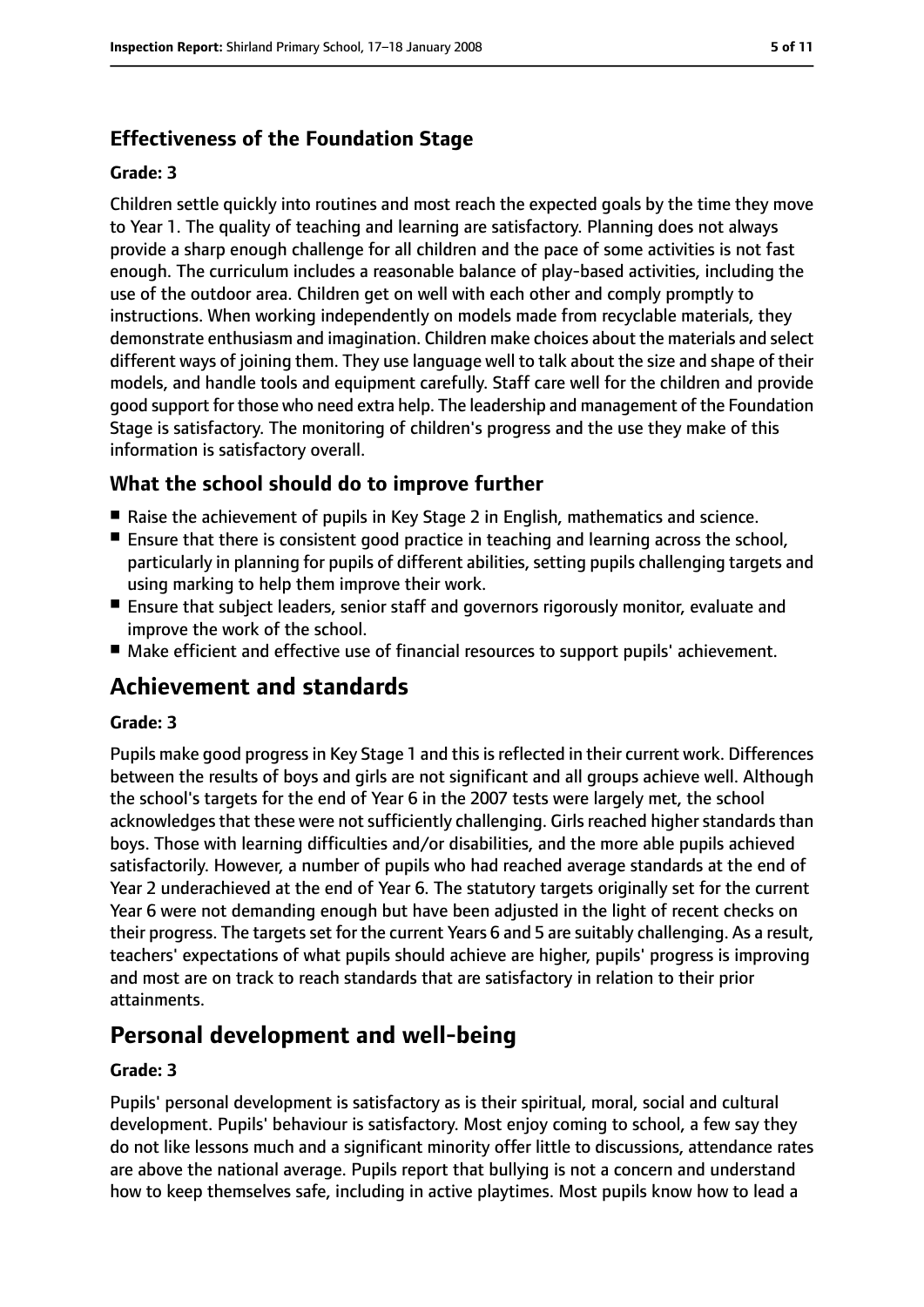healthy lifestyle but while the school provides a fruit tuck shop, many are not persuaded of the benefits of healthy eating. Pupils make a satisfactory contribution to the school community, local events and charity fund-raising. Those on the school council are proud of the responsibilities offered to them and the ways in which they can help improve facilities for other pupils. However, while such opportunities help pupils to prepare well for their future, gaps in their learning hinder such skills.

# **Quality of provision**

# **Teaching and learning**

#### **Grade: 3**

Teaching and learning are satisfactory overall. However, teachers do not always match the work they set to pupils' individual needs, which has a negative impact on progress, particularly for some younger pupils in Key Stage 2. In lessons where pupils make good progress, teachers identify small steps in learning and lead their pupils through these systematically. Pupils are well managed and there are good working relationships. A prompt start to lessons sets the pace for learning and pupils know what they are going to learn. Pupils work well together and are increasingly confident to 'have a go' when questions and problems get hard. Support staff make a valuable contribution to pupils' learning. Pupils say they value comments that highlight what they need to do to improve, but marking of this quality is not yet the norm in all classes.

# **Curriculum and other activities**

#### **Grade: 3**

The curriculum is satisfactory overall. Curriculum planning in Key Stage 1 is built around themes and topics, and now includes French. Links between subjects are being extended for the older pupils to help interest and motivate them, including a focus on local studies, sports and culture which incorporate opportunities to work with pupils from other classes. Extra-curricular clubs and activities, such as weekly music tuition, enrich learning well. There are satisfactory links with a range of agencies that support pupil's personal, social, health and citizenship education. However, while the basic curriculum focuses satisfactorily upon the development of literacy and numeracy skills, planning does not consistently ensure a suitable level of challenge for all pupils.

#### **Care, guidance and support**

#### **Grade: 3**

Care, guidance and support of pupils are satisfactory. The pastoral care of pupils is good and work supporting their social and emotional development is paying dividends in improving behaviour. The Learning Mentor supports those with additional needs as do the Positive Play and Nurture groups satisfactorily. Pupils know their ideas and suggestions are taken seriously and some older ones are enjoying training to become peer mentors. Suitable checks are made on all staff and volunteers who work in the school and appropriate risk assessments are made for visits out of school. Staff have recently extended the way they check and track the progress pupils make. This is beginning to become systematic, but the information available is still not used well enough to help all pupils make consistently good progress.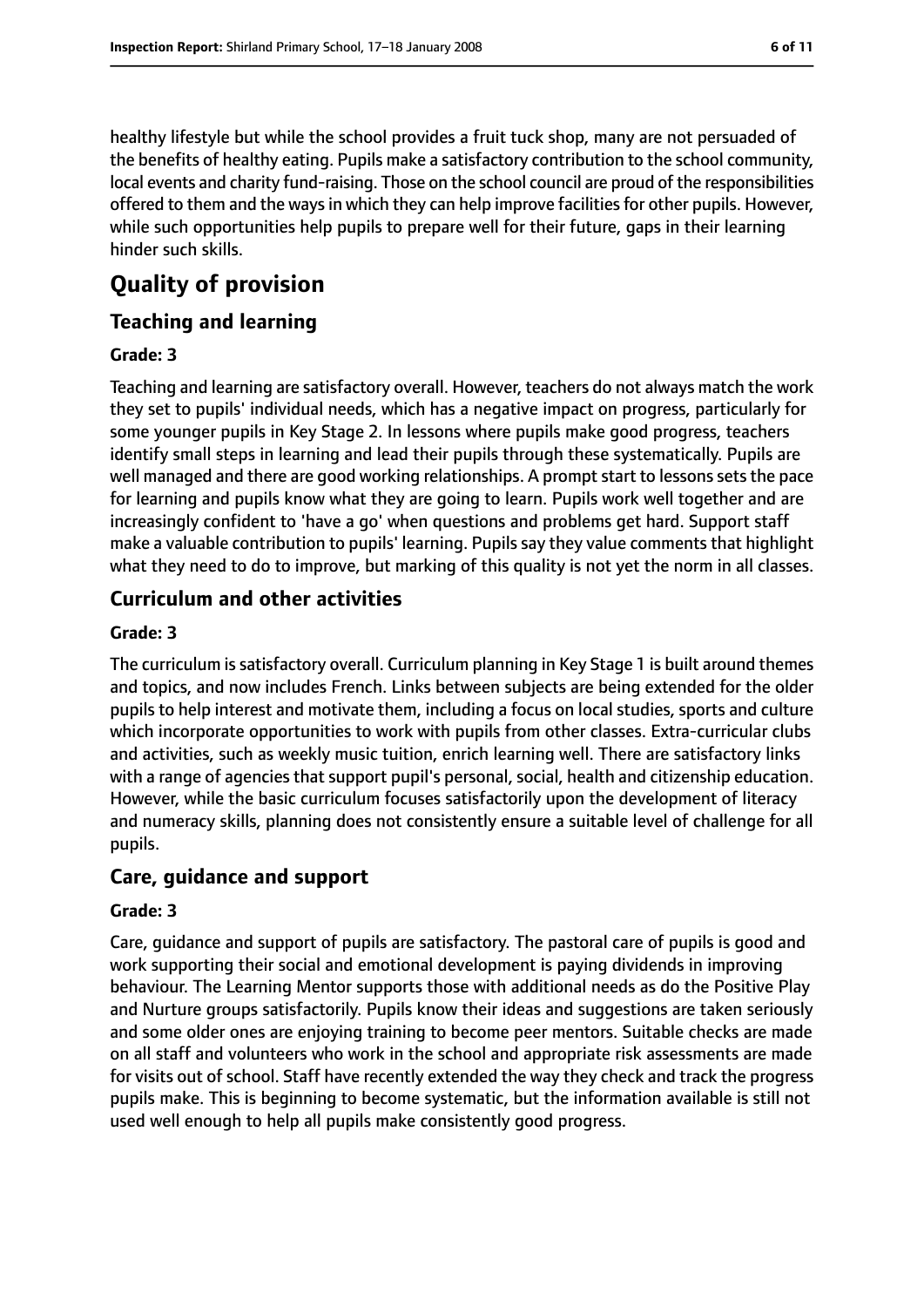# **Leadership and management**

#### **Grade: 3**

Leadership and management are satisfactory because the headteacher, supported by other leaders, is bringing about steady improvement, for example to behaviour and to the progress of older pupils. However, on appointment, the headteacher continued to carry out many of her former responsibilities as deputy headteacher. With the turnover of staff, her time has been thinly spread. Consequently, although satisfactory monitoring procedures are now in place, delays in evaluating information and in taking action have reduced the impact of such work. New subject leaders in literacy and numeracy have a good grasp of their roles and are focused on raising standards. However, they have yet to receive the time to evaluate the impact of teachers' planning or to resolve all of the uneven progress evident in Key Stage 2. By restructuring the senior management team, making new appointments and having the headteacher take the classes of absent teachers, the governing body has made significant savings. Nevertheless, because resources have not been targeted quickly enough to help pupils make up lost ground, the school currently provides inadequate value for money.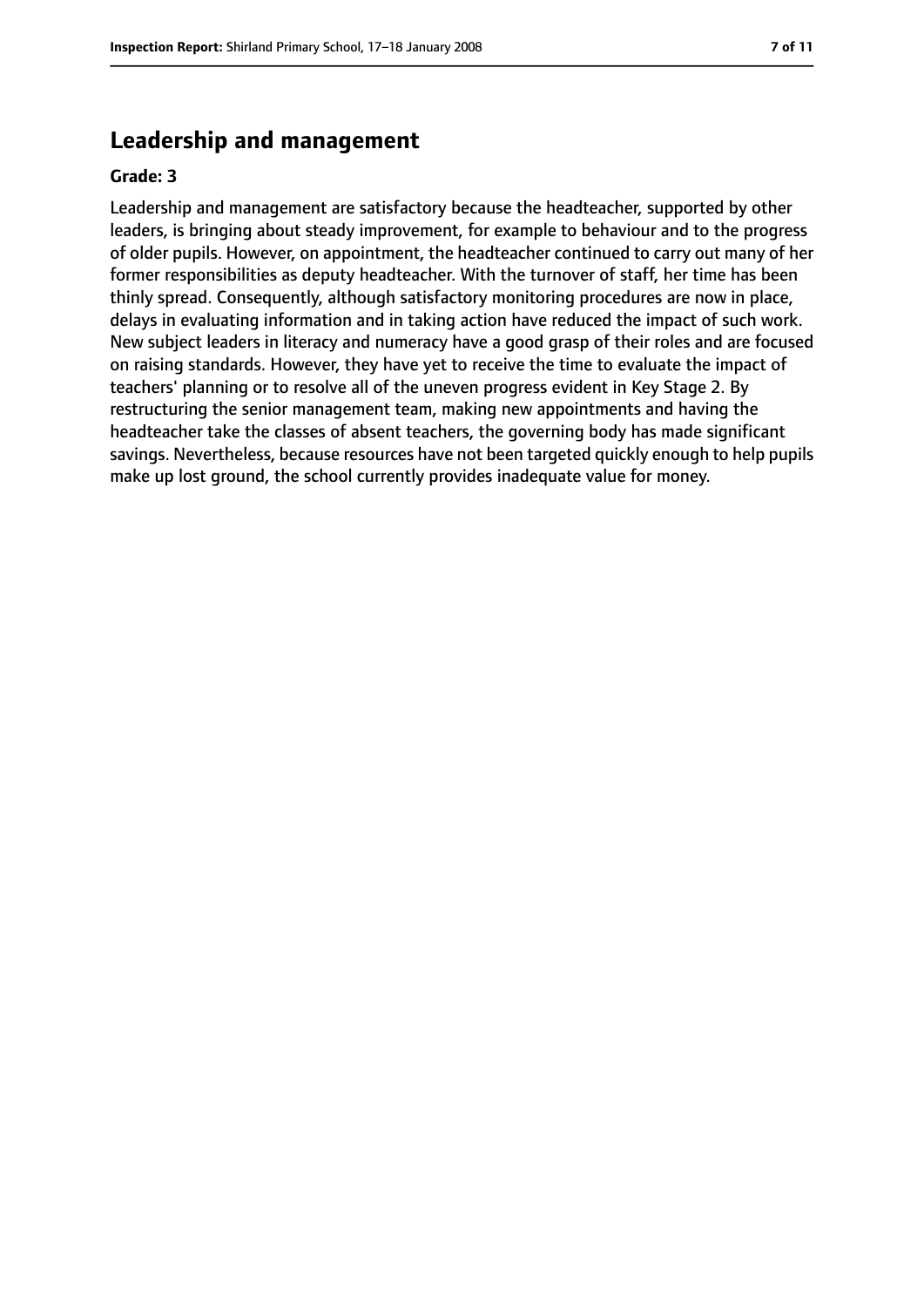**Any complaints about the inspection or the report should be made following the procedures set out in the guidance 'Complaints about school inspection', which is available from Ofsted's website: www.ofsted.gov.uk.**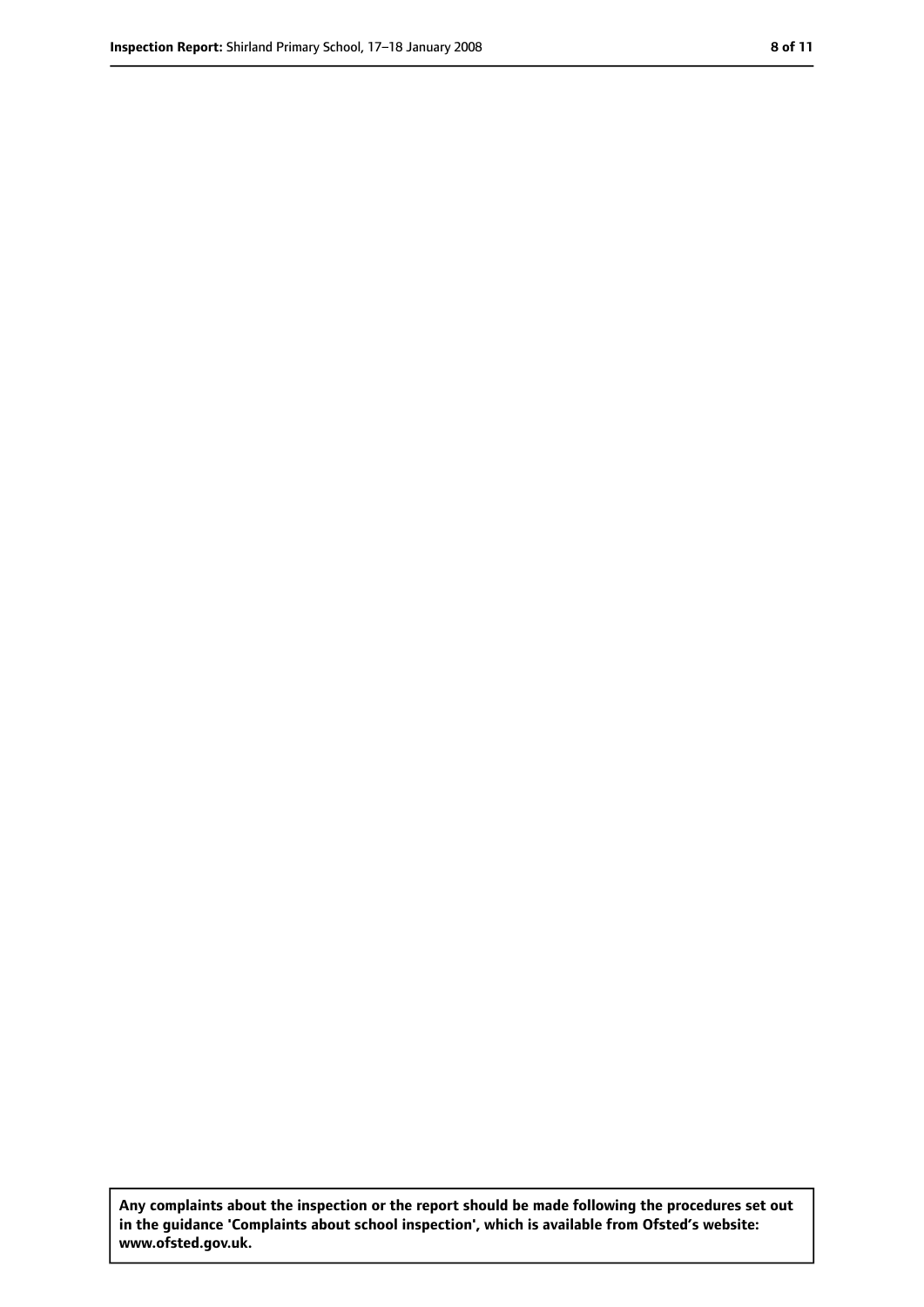#### **Annex A**

# **Inspection judgements**

| $^{\backprime}$ Key to judgements: grade 1 is outstanding, grade 2 good, grade 3 satisfactory, and | <b>School</b>  |
|----------------------------------------------------------------------------------------------------|----------------|
| arade 4 inadequate                                                                                 | <b>Overall</b> |

# **Overall effectiveness**

| How effective, efficient and inclusive is the provision of education, integrated<br>care and any extended services in meeting the needs of learners? |     |
|------------------------------------------------------------------------------------------------------------------------------------------------------|-----|
| Effective steps have been taken to promote improvement since the last<br>inspection                                                                  | Yes |
| How well does the school work in partnership with others to promote learners'<br>well-being?                                                         |     |
| The effectiveness of the Foundation Stage                                                                                                            |     |
| The capacity to make any necessary improvements                                                                                                      |     |

### **Achievement and standards**

| How well do learners achieve?                                                                               |  |
|-------------------------------------------------------------------------------------------------------------|--|
| The standards <sup>1</sup> reached by learners                                                              |  |
| How well learners make progress, taking account of any significant variations between<br>groups of learners |  |
| How well learners with learning difficulties and disabilities make progress                                 |  |

## **Personal development and well-being**

| How good is the overall personal development and well-being of the<br>learners?                                  |  |
|------------------------------------------------------------------------------------------------------------------|--|
| The extent of learners' spiritual, moral, social and cultural development                                        |  |
| The extent to which learners adopt healthy lifestyles                                                            |  |
| The extent to which learners adopt safe practices                                                                |  |
| How well learners enjoy their education                                                                          |  |
| The attendance of learners                                                                                       |  |
| The behaviour of learners                                                                                        |  |
| The extent to which learners make a positive contribution to the community                                       |  |
| How well learners develop workplace and other skills that will contribute to<br>their future economic well-being |  |

# **The quality of provision**

| How effective are teaching and learning in meeting the full range of the<br>learners' needs?          |  |
|-------------------------------------------------------------------------------------------------------|--|
| How well do the curriculum and other activities meet the range of needs<br>and interests of learners? |  |
| How well are learners cared for, quided and supported?                                                |  |

 $^1$  Grade 1 - Exceptionally and consistently high; Grade 2 - Generally above average with none significantly below average; Grade 3 - Broadly average to below average; Grade 4 - Exceptionally low.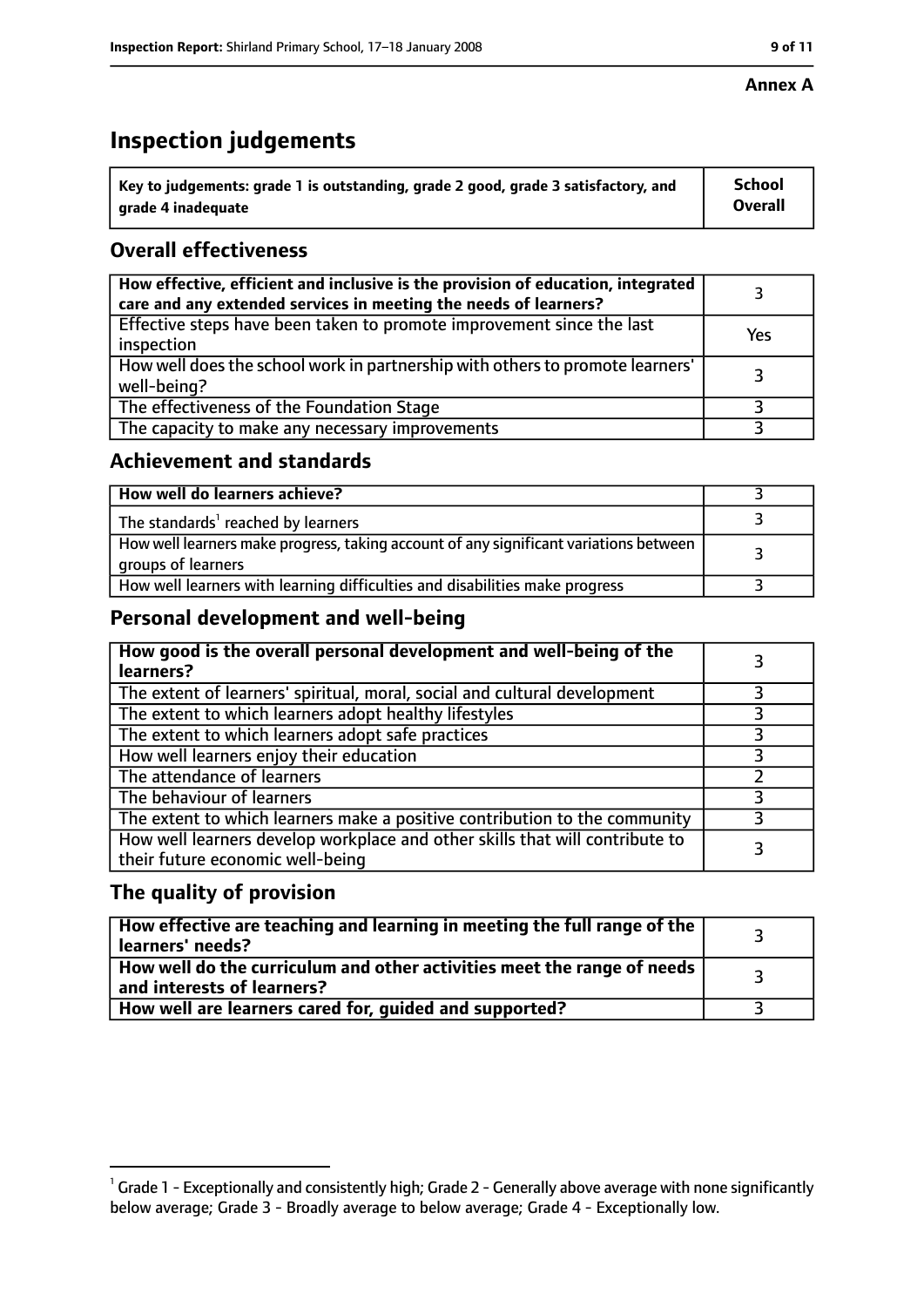# **Annex A**

# **Leadership and management**

| How effective are leadership and management in raising achievement<br>and supporting all learners?                                              | 3   |
|-------------------------------------------------------------------------------------------------------------------------------------------------|-----|
| How effectively leaders and managers at all levels set clear direction leading<br>to improvement and promote high quality of care and education |     |
| How effectively leaders and managers use challenging targets to raise standards                                                                 | 3   |
| The effectiveness of the school's self-evaluation                                                                                               | 3   |
| How well equality of opportunity is promoted and discrimination tackled so<br>that all learners achieve as well as they can                     | 3   |
| How effectively and efficiently resources, including staff, are deployed to<br>achieve value for money                                          |     |
| The extent to which governors and other supervisory boards discharge their<br>responsibilities                                                  | 3   |
| Do procedures for safequarding learners meet current government<br>requirements?                                                                | Yes |
| Does this school require special measures?                                                                                                      | No  |
| Does this school require a notice to improve?                                                                                                   | No  |